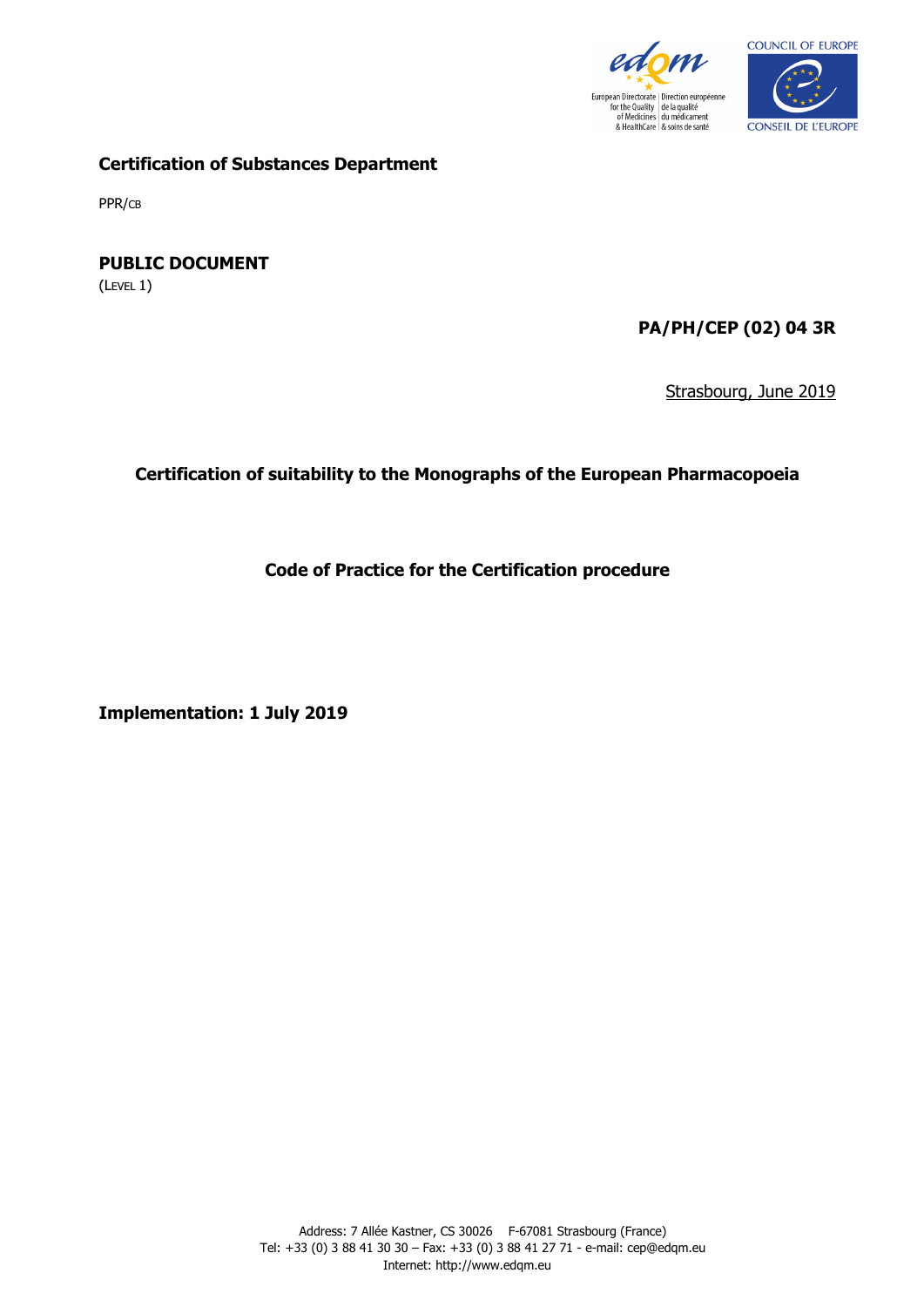# **1. Introduction**

This Code of Practice sets out the rules to be followed by individuals taking part in the work of the Certification of Suitability to the monographs of the European Pharmacopoeia (CEP) Procedure (Certification procedure), as defined under section 4. Scope.

Whilst decisions relating to the Certification procedure must be impartial, they must be taken by informed, skilled, experienced professionals who are proposed as assessors or inspectors by the National Competent Authorities or National Supervisory Authorities, respectively, or by the EDQM (for EDQM staff who undertake the roles of assessors or inspectors). Resolution AP-CSP (07) 1 establishes that assessors that examine applications for a CEP are persons without direct or indirect interests that may compromise the protection of the confidential trade information they have access to. This applies equally to inspectors participating in the inspections of related manufacturing sites as well as to any person participating in the Certification Procedure. Some of these experts may have had previous connections with the pharmaceutical or associated industries and/or other commercial organisations whose business may be related to the Certification procedure and hence this may have (or be seen to have) an impact on their impartiality.

To reassure the stakeholders of the Certification procedure, including the public, that the decisions relating to CEPs are impartial it is important to have in place a robust policy governing the declaration and management of relevant interests to ensure that holding of direct or indirect interests does not compromise the independence and impartiality regarding the specific tasks (assessment or inspection) undertaken by the individuals participating in the Certification procedure.

All participants must commit to protect the confidentiality of information and to declare interests in the pharmaceutical industries or associated industries. The Code also provides guidance on holding and declaring other relevant interests, on how interests that have been declared will be managed, and on maintaining the confidentiality of information.

#### **2. Independence and Impartiality**

Independence and impartiality are fundamental principles imposed on any public authority or institute, or any persons working for those bodies with a public health duty. For persons who participate in the Certification Procedure, the same ethical principles and impartiality are essential elements of the quality, legitimacy and credibility of the system.

#### **3. Acceptance of the Code of Practice**

Participants in the Certification scheme give a written undertaking as support of their appointment to respect this Code of Practice (see EDQM Form 226).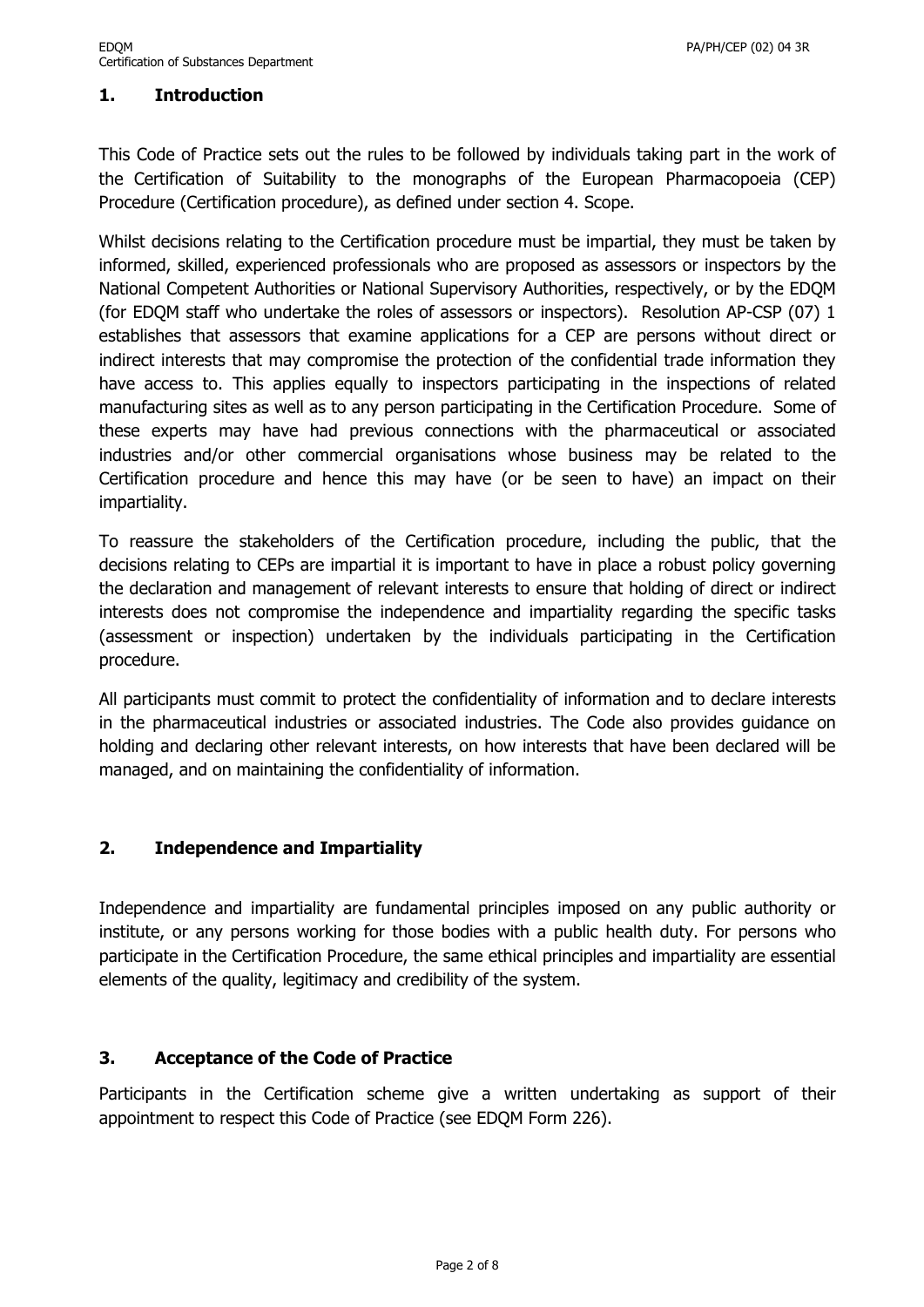# **4. Scope**

This Code of Practice applies to the individuals taking part in the Certification procedure, which include the following:

- For the evaluation of the dossiers:
	- Assessors are appointed by the DCEP Steering Committee. They are scientists with professional experience in the assessment of marketing authorisation or CEP applications, who work for or advise competent authorities responsible for the evaluation of marketing authorisation applications, or are scientific officers from the EDQM DCEP with the qualifications specified above at the time of appointment.
- For the EDQM inspection programme:
	- − official inspectors appointed by the competent supervisory authority of their respective country: member states within the EU/EEA or countries that have a mutual recognition agreement (MRA) with the EU in the GMP sector to carry out inspections according to Article 111.1 of Directive 2001/83/EC as amended;
	- − official inspectors appointed by the competent supervisory authority of their respective country or by their organisation to carry out inspections according to their respective legislative framework for countries/organisations with which the EDQM has set up appropriate agreements;
	- − EDQM staff with the qualifications specified above at the time of appointment.
- For running the procedure:
	- − the members of the Steering Committee (and their alternates).
- Other ad hoc roles:

Interpreters appointed by the EDQM to assist inspectors may have direct access to applications for CEPs and are requested to fulfil the requirements of this Code of Practice.

# 5. **Definitions**

In the context of Certification activities, interests may be

- Direct interests:
	- − Consultancy to the pharmaceutical or an associated industry;
	- Financial interests.
- Indirect interests in the pharmaceutical or an associated industry:
	- Grants or other funding awarded to an organisation/institution;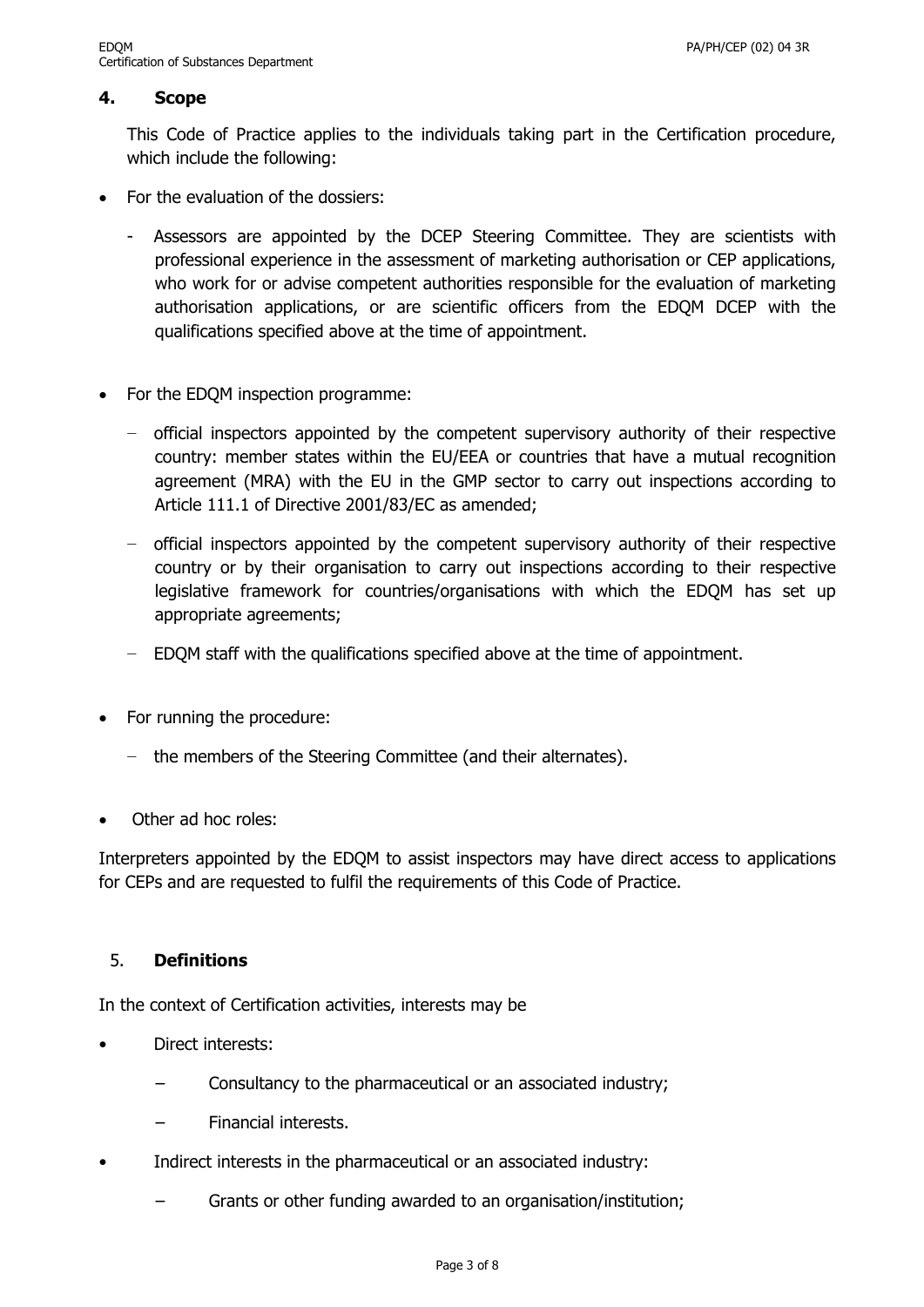Interests related to close family members.

Each of these interests is further defined below. However, it should be emphasised that some of these definitions cannot cover all possible scenarios.

- 5.1 Direct interests
- Consultancy to the pharmaceutical or an associated industry shall mean: any activity where the individual taking part in the work of the Certification procedure provides consultancy services/business advice to the pharmaceutical or an associated industry regardless of contractual arrangements or any form of remuneration.
- Financial interests shall mean any economic stake in the pharmaceutical or an associated industry including:
	- − Holding of stocks and shares, stock options, equities, bonds and/or partnership interest in the capital of the aforementioned pharmaceutical or associated industry. The holding of financial interests through an investment fund, pension fund and/or interests in nonnominal unit trusts or similar arrangements need not be declared provided that they are diversified (i.e. not exclusively based on the pharmaceutical sector) and independently managed (i.e. the individual has no influence on their financial management);
	- − Intellectual property rights including patents, trademarks, know-how and/or copyrights relating to a medicinal product owned by the individual or of which the individual is a direct beneficiary.
- 5.2 Indirect interests
- Grant or other funding awarded to an organisation/institution shall mean: any funding received from the pharmaceutical or an associated industry by an organisation/institution to which the individual taking part in the work of the Certification procedure belongs, or for which he/she performs any kind of activity, and which is used to support any activity of the Expert whether or not it is related to research work.
- Interests related to close family members: shall mean known interests of close family members.
- 5.3 Other definitions

There are a number of other definitions relevant to this Code of Practice:

- Close family members shall mean: first-line members of the family of the individual taking part in the work of the Certification Procedure (i.e. a spouse or partner, children and parents).
- Pharmaceutical or an associated industry shall mean: any legal or natural person whose focus is to research, develop, manufacture, control, market and/or distribute medicinal products and their ingredients. For the purposes of this policy, the definition includes companies to which the aforementioned activities are subcontracted.

In this regard, consultancy companies providing advice or services relating to the above activities, fall under the definition of the pharmaceutical or an associated industry.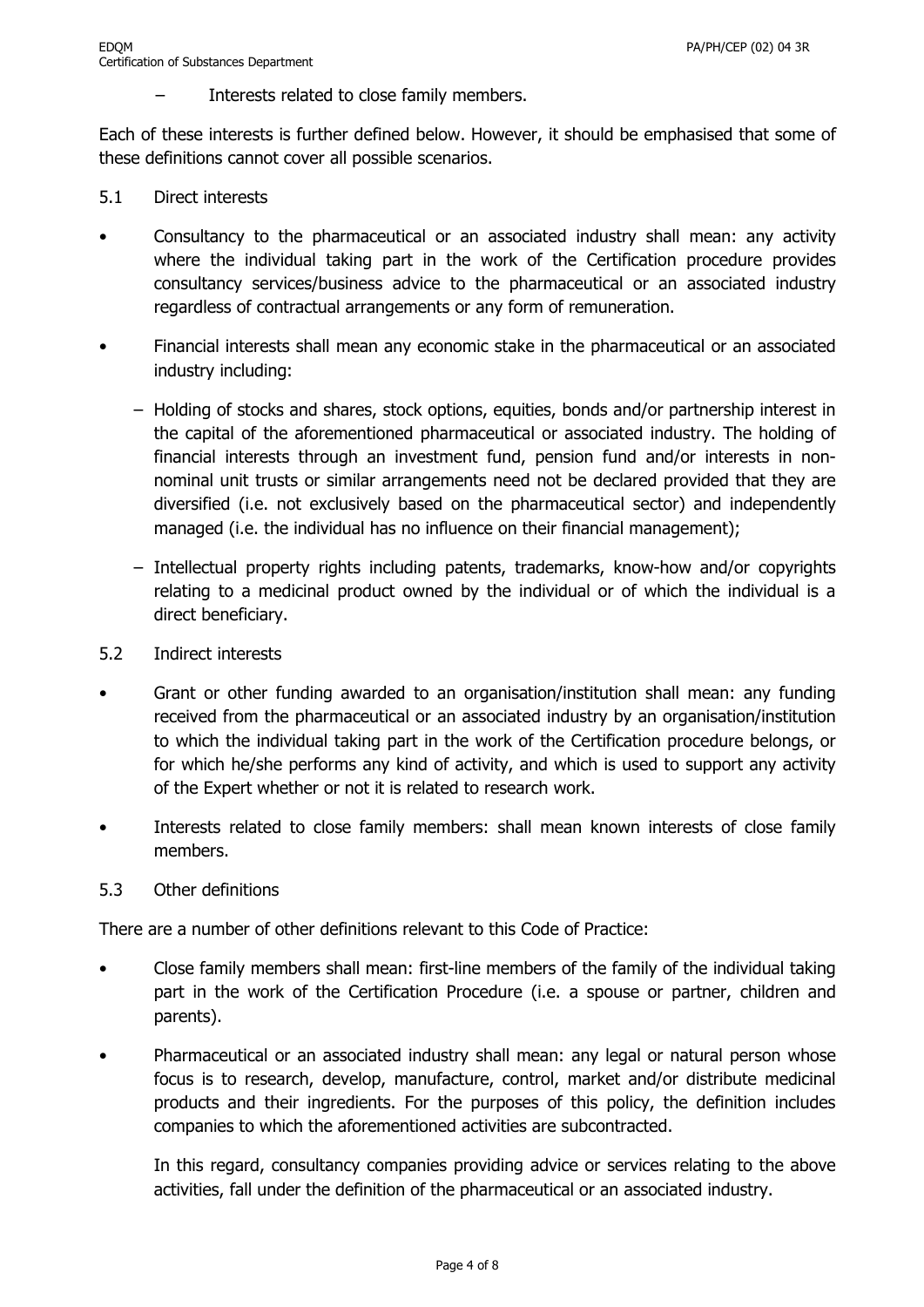Legal or natural persons that do not fall within the scope of the above definition but (i) control (i.e. own a majority stake in, or otherwise exercise a significant influence in the decision-making processes of the relevant pharmaceutical or associated industry), (ii) are controlled by or (iii) are under common control of  $-$  the pharmaceutical or associated industry, shall be considered as pharmaceutical and associated industries for the purposes of this policy.

Independent researchers and research organisations including universities and learned societies are excluded from the scope of the present definition.

# **6. Categories of declared interests**

Looking at the nature of the declared interests, these can be categorised as follows:

- Category 1:
	- − Direct interests
- Category 2:
	- − Indirect interests.
	- − Any other matter which is not listed in category 1 and that could affect impartiality or could reasonably be perceived to do so.
- Category 3:
	- − Any other matters that might be of interest for transparency purposes e.g. a former employment in the pharmaceutical or an associated industry.

# **7. Declaration of Interests**

#### 7.1 Written Declaration

All parties within the scope of this Code are required to make a full declaration of interests (DoI) which are known and could have an influence on impartiality, using the standard form provided (see EDQM Form 226). The written declaration of interests must be submitted prior to appointment.

The written declaration must be updated to reflect any significant changes in the individual's interests arising during his/her period of tenure. Such information shall be provided in writing, prior to attendance at the next meeting, assessment session, inspection meeting or inspection and a regular update of the DoI will be requested by the EDQM.

The written declaration is kept by the EDQM.

NB If a DoI has already been given in the context of another EDQM activity and is still valid, the EDQM will not require a new submission. It is up to the expert to inform the CEP Department at the EDQM that a valid DoI is available.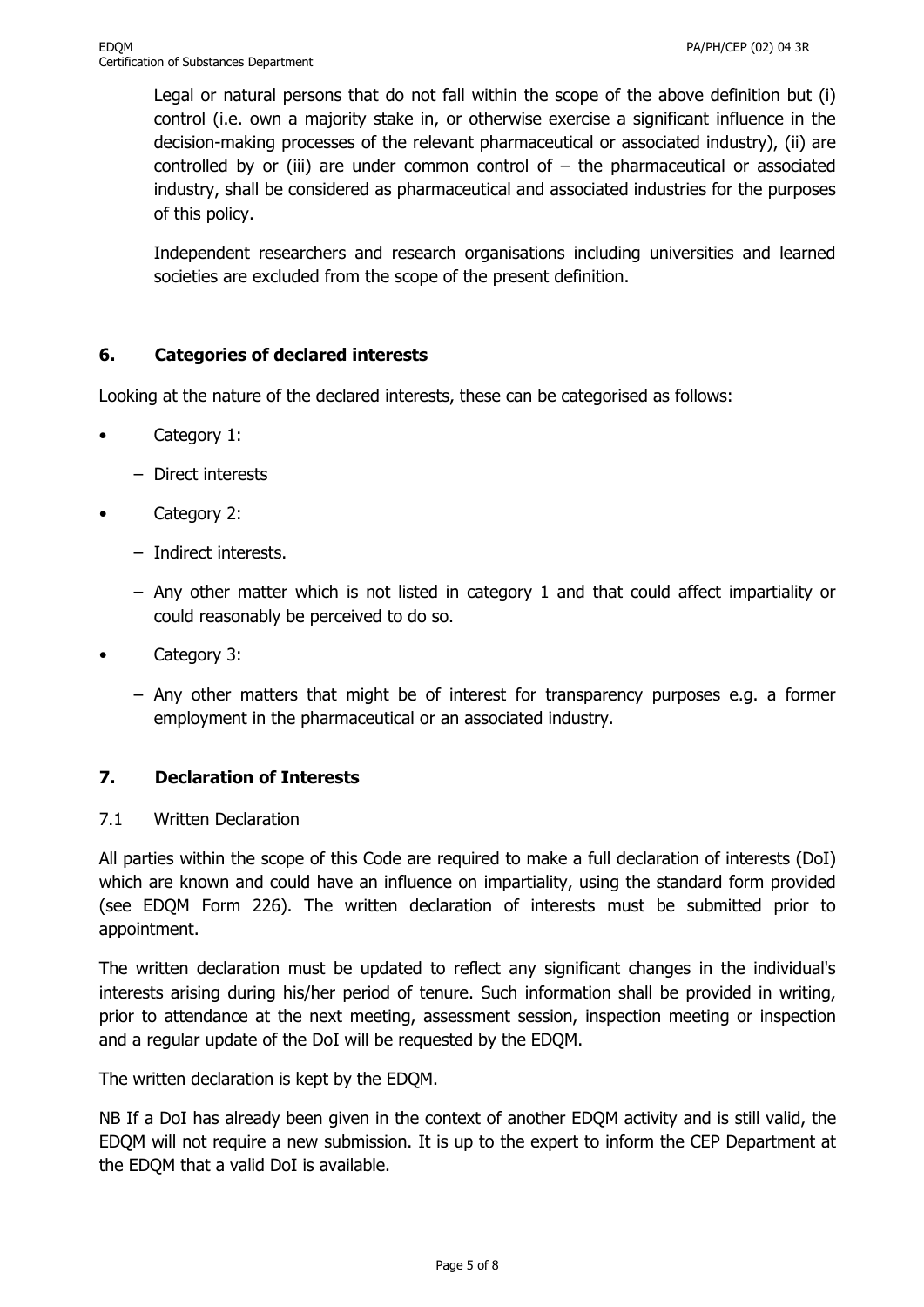## 7.2

#### Access to information

All completed DoIs may be consulted at the EDQM. Such requests must be made via the EDQM Helpdesk system.

## **8. Restricting involvement in the activities of the Certification Procedure**

Involvement of the individual in Certification procedure activities takes into account the following factors:

- the nature of the declared interest,
- the type of activity.

As a general principle, depending on the activity within the Certification Procedure, different rules apply:

- Requirements for the members of the Steering Committee
- Requirements for assessors and inspectors
- Requirements for other ad hoc roles (e.g. interpreters for inspections).
- 8.1 Members of the Steering Committee

The members of the Steering Committee must not hold interests of category 1. They may hold interests of categories 2 and 3 and need to declare them.

Where an individual taking part in a meeting of the Steering Committee has an interest in an agenda item, this shall be declared during the meeting and recorded in the meeting report. The Chair of the Steering Committee, in consultation with the EDQM Certification Department, is responsible for handling declarations of interests identified during meetings and resolving the outcomes.

8.2 Assessors, inspectors and other ad hoc roles

Assessors and inspectors must not hold interests of category 1. They may hold interests of categories 2 and 3 and need to declare them. . However, where the assessor or inspector holds such interests, this may create or be perceived as creating a conflict of interest for him/her in carrying out his/her duties with respect to a particular application or inspection.

In case any category 2 interests are declared, the assessor or inspector would be restricted from assessment or inspection or any other activities related to the companies in which there is an interest held. See section 9.

## 8.3 Other ad hoc roles

Ad Hoc roles (e.g. Interpretors) must not be current employees of the pharmaceutical or associated industry. They may hold other interests of category 1, 2 and 3 and need to declare them. However, where they hold such interests, this may create or be perceived as creating a conflict of interest for them in carrying out their duties with respect to a particular inspection.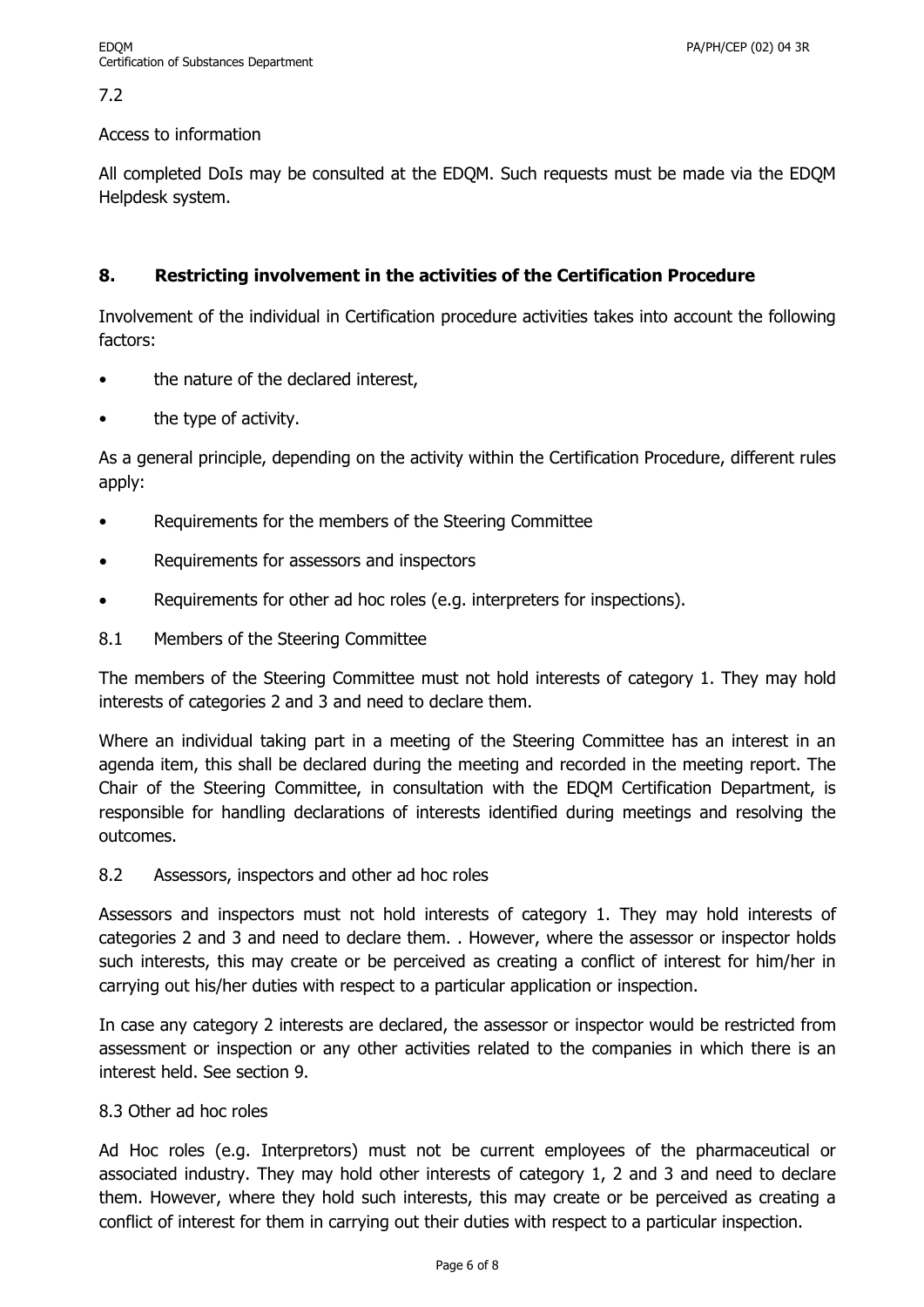This will involve the ad hoc role being restricted from inspections or any other activities related to the companies in which there is an interest held. See section 9.

# **9. Action to be taken following a Declaration of Interests: achieving an efficient process**

It is the role of the EDQM Certification Department to manage any conflicts of interest that may arise during assessment sessions or inspections and to ensure the impartiality of the decisions.

The working procedures are designed in a way to minimise risks associated with conflicts of interest. For assessment activities, two assessors work as a team for the review of an application and they should agree on the conclusions. EDQM inspections are carried out by two inspectors who should agree on the outcome. For all activities, the EDQM Certification Department is in charge of peer-review and ensures that European regulatory requirements and Certification policies are applied.

The EDQM Certification Department screens declared interests at the time of appointment of the assessor/inspector/interpreter in order to identify possible impediments to taking part in the work of the Certification Procedure.

For assessment activities the allocation of dossiers to assessors is done in a way that the requirements of the Code of Practice are met.

When the assessors receive the draft work programme for the assessment session they will attend, they also have a responsibility to inform the EDQM Certification Department of any conflicts of interest for the applications they are assigned to treat, such that the programme can be changed to avoid their involvement in such applications.

For inspection activities compliance with this Code of Practice is ensured during the preparatory discussions held prior to the inspection being planned.

When the inspector or interpreter is requested to participate in a particular inspection, they also have a responsibility to inform the EDQM Certification Department of any conflicts of interest for the inspection such that the programme can be changed to avoid their involvement in such inspection(s).

# **10. Records: achieving a transparent process**

The EDQM keeps a record of:

- the names of individuals who declared interests at the time of their appointment or thereafter, together with the declaration of interests;
- the names of those who have declared interests at a meeting or session or inspection; this is recorded by updating the record for the individual.